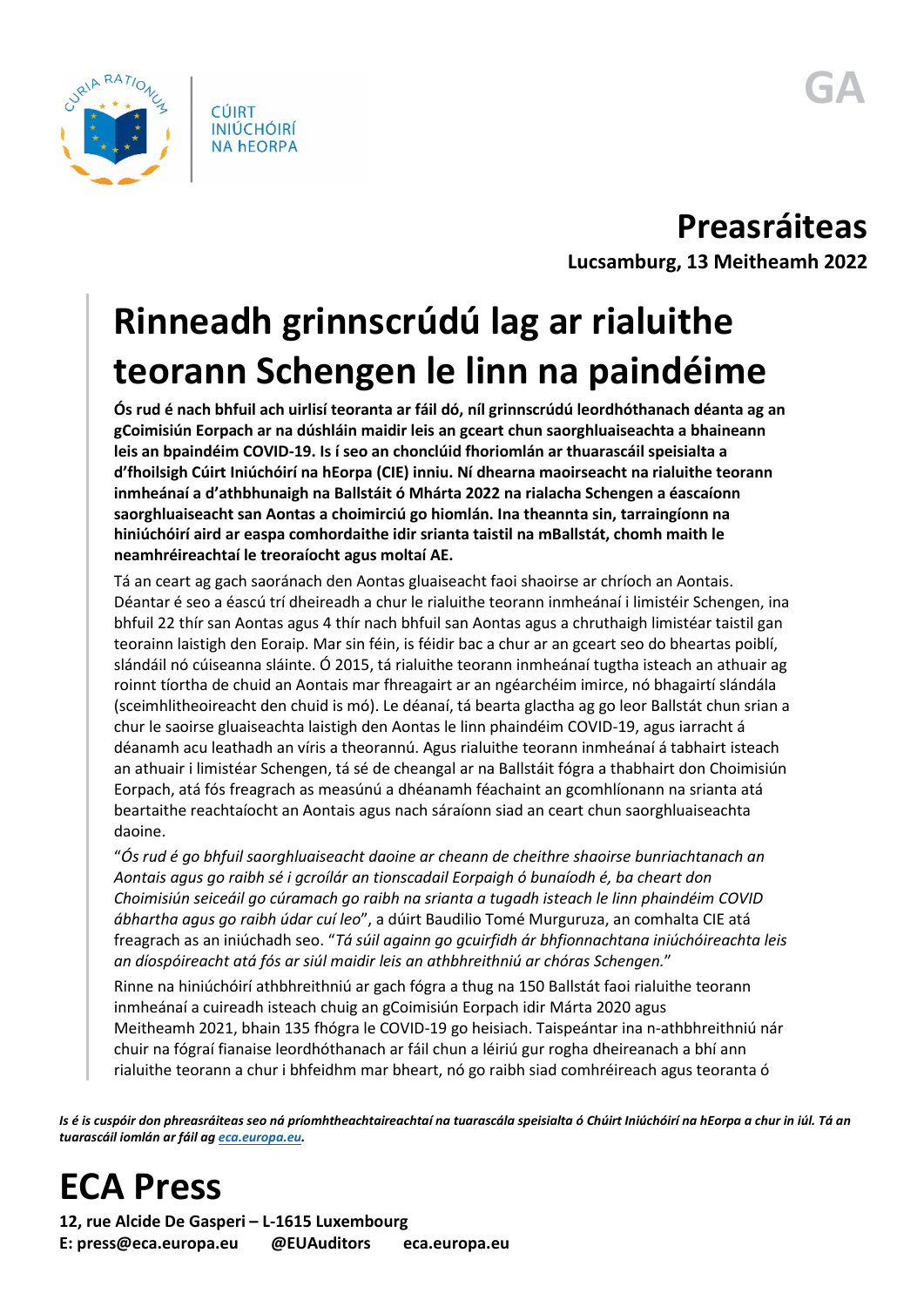thaobh a bhfad. Thairis sin, níl nósanna imeachta maidir le sárú seolta ag an gCoimisiún i dtaca le rialuithe teorann fadtéarmaí a tugadh isteach roimh an bpaindéim.

Ina theannta sin, ní bhfuair an Coimisiún na tuarascálacha *ex post* go léir a bhí sé ceaptha a fháil laistigh de na ceithre seachtaine ó cuireadh deireadh leis na rialuithe teorann inmheánaí. Mar an gcéanna leis na bearta rialaithe a fhorchuireadh le géarchéim na himirce agus bagairtí slándála roimh phaindéim COVID-19, níor iarr an Coimisiún faisnéise breise agus níor eisigh sé aon tuairim maidir leis an ábhar. Tá measúnú iniúchóirí an Aontais soiléir, mar sin: ní dhearna an Coimisiún Eorpach grinnscrúdú cuí féachaint an raibh na rialuithe teorann inmheánaí a tugadh isteach an athuair ag cloí le reachtaíocht Schengen.

Bhí deacrachtaí roimh an gCoimisiún freisin mar gheall ar laigí an chreata dhlíthiúil atá ann cheana chun maoirseacht a dhéanamh ar shrianta taistil COVID-19. Cé gur ar na Ballstáit amháin atá an fhreagracht i dtaobh na srianta sin a chur chun feidhme, is é sainordú an Choimisiúin ná cur chuige comhbheartaithe a éascú chun an tionchar ar thaisteal trasteorann laistigh den Aontas a íoslaghdú. Chuige sin, eisíodh treoraíocht, go ginearálta ar bhealach tráthúil. Ní raibh an treoraíocht a bhain le rialuithe teorann inmheánaí praiticiúil nó inghníomhaithe go leor, áfach, dar leis na hiniúchóirí.

Chuir an Coimisiún tionscnaimh thábhachtacha ar bun chun comhordú a dhéanamh ar bhearta a dhéanann difear don tsaoirse gluaiseachta. Ceann de na tionscnaimh sin ná ardán 'Re-open EU', a seoladh ar 1 Meitheamh 2020 chun tacú le hathoscailt shábháilte an taistil agus na turasóireachta ar fud na hEorpa. Ach níos mó ná bliain amháin tar éis "Re-open EU" a sheoladh, bhí naoi mBallstát ann (an Bhulgáir, an Danmhairg, an Ghearmáin an Eastóin, an Fhrainc, an Rómáin, an tSlóivéin, an Fhionlainn agus an tSualainn) nach raibh faisnéis nuashonraithe curtha ar fáil acu go fóill. Ar an gcaoi chéanna, níor tháinig cur chuige comhsheasmhach as iarrachtaí an Choimisiúin cúiteamh a fháil ar easpa struchtúir rialachais tríd an Grúpa um Fhaisnéis maidir le COVID-19 a chur ar bun. Bhí na srianta taistil a tháinig isteach le linn phaindéim COVID-19 fós neamhchomhordaithe den chuid is mó, dar le hiniúchóirí an Aontais, agus ní raibh an Coimisiún in ann cosc a chur ar theacht chun cinn meascán bearta aonair, agus an-éagsúlacht i gceist leo ó Bhallstát amháin go Ballstát eile.

## **Faisnéis chúlra**

Sonraíonn an Conradh ar an Aontas Eorpach go gcaithfidh an tAontas an méid seo a leanas a chur ar fáil dá shaoránaigh: "limistéar saoirse, slándála agus ceartais, gan teorainneacha inmheánacha, ina n-áiritheofar saorghluaiseacht daoine ". Is mór ag saoránaigh an Aontais Eorpaigh an tsaoirse gluaiseachta mar éacht suntasach faoi leith de lánpháirtiú an Aontais. Is í an tsaoirse taistil, staidéir agus oibriú áit ar bith san Aontas Eorpach an t-éacht is mó a aithníonn na saoránaigh, arb é an chéad áit é i suirbhéanna i mBallstáit uile AE, chun tosaigh ar an euro agus ar shíocháin. Ní hionann saorghluaiseacht daoine laistigh den Aontas agus deireadh a chur le rialuithe teorann inmheánaí i limistéar Schengen. Is féidir le saoránaigh gluaiseacht faoi shaoirse laistigh de Limistéar Schengen gan a bheith faoi réir rialuithe teorann inmheánaí. Tairbhíonn saoránaigh an Aontais de shaorghluaiseacht ar fud an Aontais, lena n-áirítear Ballstáit AE nár chuir deireadh le rialuithe teorann inmheánaí (go fóill).

Tuarascáil speisialta 13/2022, Tá "*Saorghluaiseacht san Aontas Eorpach le linn phaindéim COVID-19 - Grinnscrúdú teoranta ar rialuithe teorann inmheánaí, agus gníomhaíochtaí neamhchomhordaithe ó Bhallstáit*" ar fáil ar shuíomh gréasáin na Cúirte [\(eca.europa.eu\)](https://www.eca.europa.eu/ga/Pages/ecadefault.aspx).

Níos déanaí i mbliana, tá sé beartaithe ag CIE tuarascáil speisialta ar thionscnaimh AE a fhoilsiú chun taisteal sábháilte a éascú le linn COVID-19.